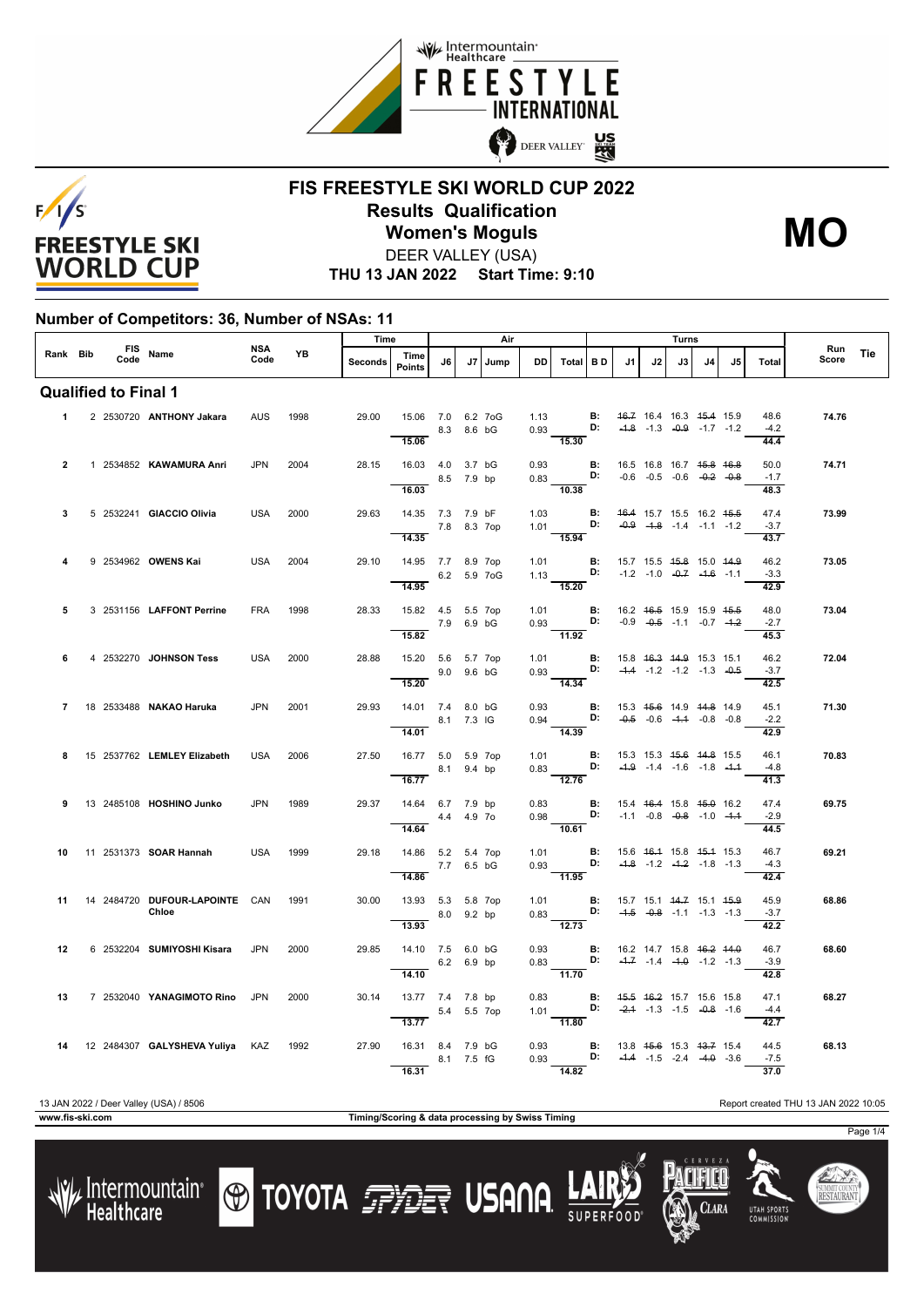



### **FIS FREESTYLE SKI WORLD CUP 2022 Results Qualification Women's Moguls MO**



**THU 13 JAN 2022 Start Time: 9:10** DEER VALLEY (USA)

|          |                      |      |                                              |                    |      | Time           |                             |            | Air                  |         |                                                                 |                          |                 |                                               |                                                                           |    | Turns |    |                        |              |            |
|----------|----------------------|------|----------------------------------------------|--------------------|------|----------------|-----------------------------|------------|----------------------|---------|-----------------------------------------------------------------|--------------------------|-----------------|-----------------------------------------------|---------------------------------------------------------------------------|----|-------|----|------------------------|--------------|------------|
| Rank Bib |                      | Code | FIS Name                                     | <b>NSA</b><br>Code | YB   | <b>Seconds</b> | Time<br><b>Points</b>       | J6         |                      | J7 Jump | <b>DD</b>                                                       | Total BD                 |                 | J1                                            | J2                                                                        | J3 | J4    | J5 | <b>Total</b>           | Run<br>Score | <b>Tie</b> |
| 15       |                      |      | 8 2532031 TOMITAKA Hinako                    | <b>JPN</b>         | 2000 | 30.15          | 13.76<br>13.76              | 4.6        | 5.0 7o<br>7.9 8.1 bp |         | 0.98<br>0.83                                                    | 11.33                    | <b>B:</b><br>D: |                                               | 15.6 16.0 16.0 46.4 45.3<br>$-1.8$ $-1.5$ $-1.8$ $-1.8$ $-1.2$            |    |       |    | 47.6<br>$-5.1$<br>42.5 | 67.59        |            |
|          |                      |      | 16 17 2485348 DUFOUR-LAPOINTE CAN<br>Justine |                    | 1994 | 29.21          | 14.83 7.2 7.0 bT<br>14.83   |            | 5.9 5.9 bG           |         | 0.80<br>0.93                                                    | 11.16                    | <b>B:</b><br>D: | 44.7 16.1 15.3 15.6 46.2                      | $-3.2$ $-4.0$ $-2.8$ $-1.9$ $-1.6$                                        |    |       |    | 47.0<br>$-6.3$<br>40.7 | 66.69        |            |
|          | <b>Not Qualified</b> |      |                                              |                    |      |                |                             |            |                      |         |                                                                 |                          |                 |                                               |                                                                           |    |       |    |                        |              |            |
|          |                      |      | 17 16 2531523 BROWN Berkley                  | CAN                | 2000 | 30.83          | 12.99 7.6 7.0 bG<br>12.99   |            | 8.8 9.1 fT           |         | 0.93 <b>B:</b> 14.3 15.3 <del>15.4 14.3</del> 15.2<br>$0.84$ D: | 14.30                    |                 |                                               | $-2.0$ $-4.6$ $-2.0$ $-2.5$ $-1.7$                                        |    |       |    | 44.8<br>$-5.7$<br>39.1 | 66.39        |            |
| 18       |                      |      | 20 2533204 SCHWINGHAMMER<br>Maia             | CAN                | 2001 | 29.16          | 14.88 3.9 3.9 bG<br>14.88   |            | 7.8 6.8 fT           |         | 0.93<br>0.84                                                    | D:<br>$\overline{9.75}$  | <b>B:</b>       |                                               | 15.4 45.8 44.9 14.9 15.3<br>$-1.4$ $-0.6$ $-1.6$ $-1.9$ $-1.2$            |    |       |    | 45.6<br>$-4.2$<br>41.4 | 66.03        |            |
| 19       |                      |      | 28 2534251 HOGG Kasey                        | <b>USA</b>         | 2003 | 30.02          | 13.91 5.6 5.9 7op<br>13.91  |            | 6.7 7.9 bG           |         | 1.01<br>$0.93$ D: $-2.3$ $-4.6$ $-2.4$ $-1.9$ $-2.2$            | $\frac{1}{12.58}$        |                 | <b>B:</b> 14.8 15.2 <del>16.0 14.5</del> 15.3 |                                                                           |    |       |    | 45.3<br>$-6.4$<br>38.9 | 65.39        |            |
| 20       |                      |      | 31 2532509 WEESE Sophie                      | <b>GER</b>         | 1999 | 29.50          | 14.50 5.8 6.9 bp<br>14.50   |            | 6.9 6.6 bG           |         | 0.83<br>$0.93$ D:<br>$-11.53$                                   |                          | <b>B:</b>       |                                               | 14.3 44.8 13.8 43.4 14.2<br>$-1.5$ $-1.5$ $-1.8$ $-4.4$ $-2.4$            |    |       |    | 42.3<br>$-4.8$<br>37.5 | 63.53        |            |
| 21       |                      |      | 19 2529064 KAUF Jaelin                       | <b>USA</b>         | 1996 | 29.11          | 14.94 3.3 3.9 bG<br>14.94   |            | 6.2 7.8 bp           |         | 0.93<br>$0.83$ D:                                               | 9.14                     | B:              |                                               | 15.1 45.7 14.3 43.3 14.9<br>$-4.4$ $-1.8$ $-2.1$ $-2.5$ $-1.6$            |    |       |    | 44.3<br>$-5.5$<br>38.8 | 62.88        |            |
| 22       |                      |      | 29 2530274 CABROL Camille                    | <b>FRA</b>         | 1997 | 31.30          | 12.45 4.3 4.9 bp<br>12.45   | 7.2 7.7 bG |                      |         | 0.83<br>0.93<br>10.73                                           | D:                       | B:              | 44.5 14.6 44.9 14.9 14.7                      | $-2.3$ $-1.8$ $-4.4$ $-1.2$ $-1.9$                                        |    |       |    | 44.2<br>$-4.9$<br>39.3 | 62.48        |            |
| 23       |                      |      | 22 2529730 ASH Sophie                        | <b>AUS</b>         | 1996 | 30.67          | 13.17  4.1  3.8 bG<br>13.17 |            | 6.0 6.9 bT           |         | 0.93<br>0.80                                                    | $\overline{B}$ :<br>8.83 | D:              | 14.8 45.2 14.9 14.6 43.8                      | $-0.9$ $-1.5$ $-1.8$ $-4.8$ $-1.0$                                        |    |       |    | 44.3<br>$-4.3$<br>40.0 | 62.00        |            |
| 24       |                      |      | 36 2532819 WEESE Hanna                       | <b>GER</b>         | 2001 | 30.33          | 13.55 4.5 3.9 bG<br>13.55   |            | 7.0 7.0 bp           |         | 0.93<br>0.83                                                    | D:<br>9.71               |                 | <b>B:</b> 45.0 14.5 13.5 43.2 14.6            | $-0.9$ $-1.8$ $-1.6$ $-1.6$ $-2.0$                                        |    |       |    | 42.6<br>$-5.0$<br>37.6 | 60.86        |            |
| 25       |                      |      | 25 2530540 GERKEN SCHOFIELD GBR<br>Makayla   |                    | 1999 | 31.18          | 12.59 6.5 6.0 bG<br>12.59   |            | 6.8 6.9 bp           |         | 0.93<br>0.83                                                    | $\frac{1}{11.49}$        | <b>B:</b><br>D: |                                               | 15.0 14.1 13.5 <del>13.0 15.9</del><br>$-2.5$ $-4.4$ $-2.0$ $-4.7$ $-1.8$ |    |       |    | 42.6<br>$-6.3$<br>36.3 | 60.38        |            |
| 26       |                      |      | 30 2530539 GERKEN SCHOFIELD GBR<br>Leonie    |                    | 1998 | 31.71          | 11.99 5.6 5.9 bp<br>11.99   | 7.5 6.9 bG |                      |         | 0.83<br>0.93 <b>D:</b> $-2.5$ $-2.5$ $-2.1$ $-2.7$ $-4.9$       | 11.45                    |                 | <b>B:</b> 14.5 44.8 14.5 43.6 14.5            |                                                                           |    |       |    | 43.5<br>$-7.1$<br>36.4 | 59.84        |            |
| 27       |                      |      | 33 2534086 CASS Sabrina                      | <b>BRA</b>         | 2002 | 32.11          | 11.53 5.6 5.9 bG<br>11.53   | 7.0 7.0 bp |                      |         | 0.93<br>0.83                                                    | D:<br>11.15              | <b>B:</b>       |                                               | 14.5 42.8 13.2 44.8 13.5<br>$-2.0$ $-1.1$ $-1.2$ $-4.0$ $-1.9$            |    |       |    | 41.2<br>$-4.2$<br>37.0 | 59.68        |            |
| 28       |                      |      | 23 2532085 AMRENOVA Ayaulym KAZ              |                    | 2001 | 30.88          | 12.93 5.2 5.5 bp<br>12.93   | 7.8 7.5 bG |                      |         | 0.83<br>0.93 <b>D:</b> $-2.2$ $-2.4$ $-2.9$ $-2.0$ $-1.5$       | 11.54                    |                 | <b>B:</b> 14.0 42.2 13.0 14.8 45.3            |                                                                           |    |       |    | 41.8<br>$-6.6$<br>35.2 | 59.67        |            |

**www.fis-ski.com Timing/Scoring & data processing by Swiss Timing**

**TOYOTA FELLER USANA** 

13 JAN 2022 / Deer Valley (USA) / 8506 Report created THU 13 JAN 2022 10:05





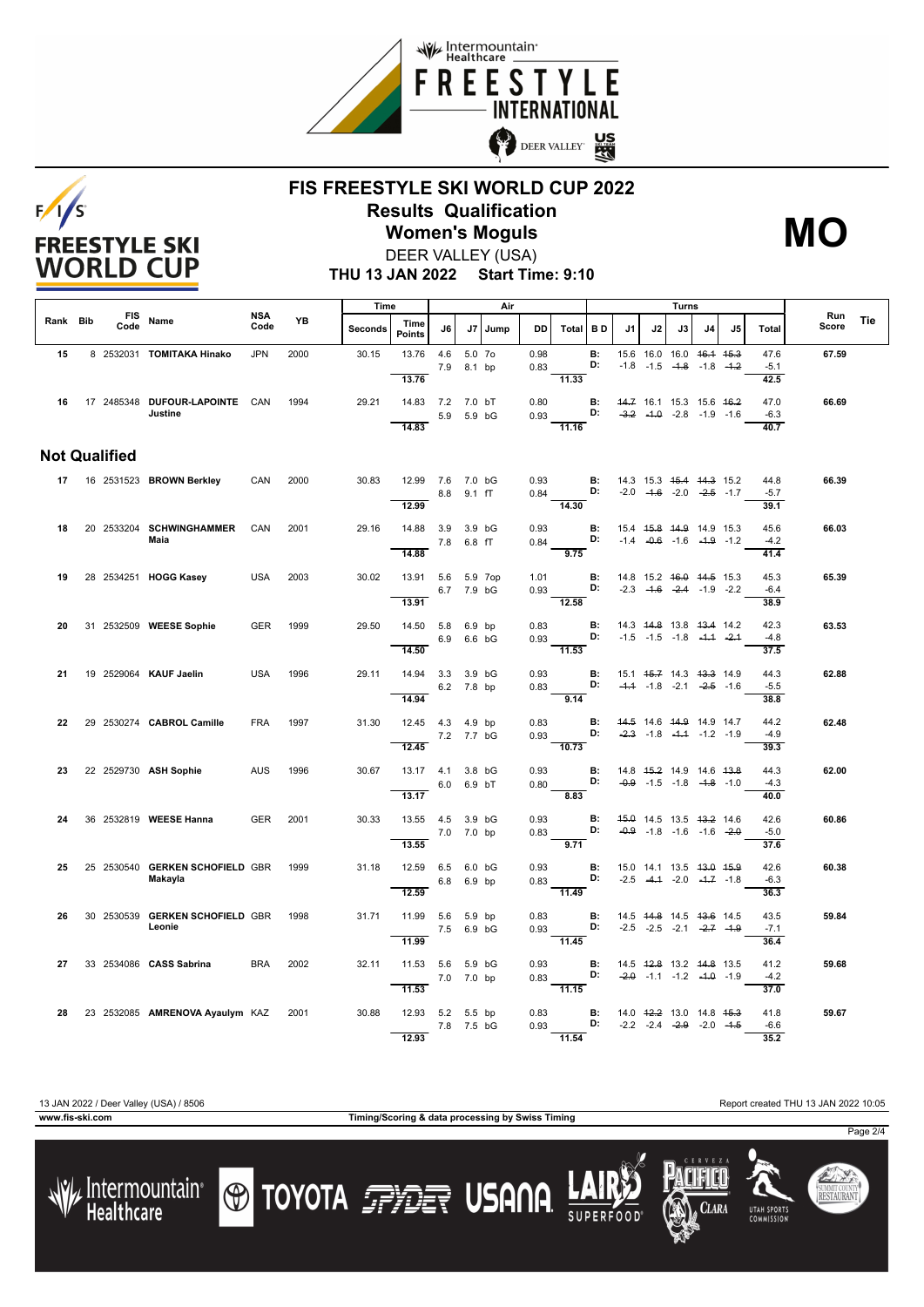



## **FIS FREESTYLE SKI WORLD CUP 2022 Results Qualification Women's Moguls MO**



DEER VALLEY (USA)

**THU 13 JAN 2022 Start Time: 9:10**

|          |    |      |                                   |                    | <b>YB</b> | Time    |                       |     | Air               |         |      |       | <b>Turns</b> |                                       |                       |    |                                     |        |         |                     |     |
|----------|----|------|-----------------------------------|--------------------|-----------|---------|-----------------------|-----|-------------------|---------|------|-------|--------------|---------------------------------------|-----------------------|----|-------------------------------------|--------|---------|---------------------|-----|
| Rank Bib |    | Code | FIS Name                          | <b>NSA</b><br>Code |           | Seconds | Time<br><b>Points</b> | J6  |                   | J7 Jump | DD   | Total | <b>BD</b>    | J1                                    | J2                    | J3 | J <sub>4</sub>                      | J5     | Total   | <b>Run</b><br>Score | Tie |
| 29       |    |      | 10 2484416 COX Britteny           | AUS                | 1994      | 30.04   | 13.88                 | 6.7 | 5.7 bT            |         | 0.80 |       | <b>B:</b>    |                                       |                       |    | 14.9   45.8   15.7   14.7   44.6    |        | 45.3    | 59.54               |     |
|          |    |      |                                   |                    |           |         |                       | 4.2 | 5.7 bG            |         | 0.93 |       | D:           | $-2.2$                                | $-3.2 -2.8$           |    | $-4.0$                              | $-3.2$ | $-9.2$  |                     |     |
|          |    |      |                                   |                    |           |         | 13.88                 |     |                   |         |      | 9.56  |              |                                       |                       |    |                                     |        | 36.1    |                     |     |
| 30       | 32 |      | 2532844 HOGG Madison              | <b>USA</b>         | 2001      | 31.35   | 12.40                 | 4.6 | 6.5 bp            |         | 0.83 |       | <b>B:</b>    |                                       |                       |    | 45.5 14.6 15.0 44.4 14.7            |        | 44.3    | 57.35               |     |
|          |    |      |                                   |                    |           |         |                       | 5.3 | 4.5 bG            |         | 0.93 |       | D:           |                                       | $-2.5 -3.0 -1.8$      |    | $-3.0 -3.5$                         |        | $-8.5$  |                     |     |
|          |    |      |                                   |                    |           |         | 12.40                 |     |                   |         |      | 9.15  |              |                                       |                       |    |                                     |        | 35.8    |                     |     |
| 31       |    |      | 37 2531939 NUNN Skyler            | <b>GBR</b>         | 1999      | 30.81   | 13.01                 | 3.9 | 4.0 IG            |         | 0.94 |       | в:           |                                       |                       |    | 45.4 13.0 14.5 42.5 14.5            |        | 42.0    | 55.52               |     |
|          |    |      |                                   |                    |           |         |                       | 3.9 | $4.8$ bp          |         | 0.83 |       | D:           |                                       | $-3.1$ $-2.7$ $-4.4$  |    | $-2.2 -1.9$                         |        | $-6.8$  |                     |     |
|          |    |      |                                   |                    |           |         | 13.01                 |     |                   |         |      | 7.31  |              |                                       |                       |    |                                     |        | 35.2    |                     |     |
| 32       | 35 |      | 2528169 GASPARINI Nicole          | SUI                | 1997      | 33.16   | 10.34                 | 7.1 | 6.0 bT            |         | 0.80 |       | В:           |                                       |                       |    | 13.0 44.2 44.0 11.1 14.2            |        | 38.3    | 47.45               |     |
|          |    |      |                                   |                    |           |         |                       | 4.0 | 3.9 bG            |         | 0.93 |       | D:           |                                       |                       |    | $-2.2$ $-4.6$ $-4.6$ $-4.7$ $-3.3$  |        | $-10.1$ |                     |     |
|          |    |      |                                   |                    |           |         | 10.34                 |     |                   |         |      | 8.91  |              |                                       |                       |    |                                     |        | 28.2    |                     |     |
| 33       | 38 |      | 2527373 HIMBURY Madii             | <b>AUS</b>         | 1994      | 34.79   | 8.49                  | 6.5 | 6.9 bT            |         | 0.80 |       | <b>B:</b>    |                                       |                       |    | 13.0 42.7 44.4 13.6 13.7            |        | 40.3    | 43.25               |     |
|          |    |      |                                   |                    |           |         |                       | 0.0 | $0.0$ NJ          |         | 0.00 |       | D:           |                                       | $-4.0$ $-3.8$ $-3.1$  |    | $-2.1 - 4.1$                        |        | $-10.9$ |                     |     |
|          |    |      |                                   |                    |           |         | 8.49                  |     |                   |         |      | 5.36  |              |                                       |                       |    |                                     |        | 29.4    |                     |     |
| 34       |    |      | 21 2531720 GAGNON Sofiane         | CAN                | 1999      | 33.71   | 9.72                  | 4.5 | 5.0 bT            |         | 0.80 |       | <b>B:</b>    |                                       |                       |    | 15.3 14.0 15.0 <del>13.8 16.4</del> |        | 44.3    | 32.07               |     |
|          |    |      |                                   |                    |           |         |                       | 5.3 | 6.0 bG            |         | 0.93 |       | D:           | $-11.6$ $-7.6$ $-12.3$ $-7.9$ $-11.5$ |                       |    |                                     |        | $-31.0$ |                     |     |
|          |    |      |                                   |                    |           |         | 9.72                  |     |                   |         |      | 9.05  |              |                                       |                       |    |                                     |        | 13.3    |                     |     |
| 35       | 39 |      | 2534866 KARIOTIS Kylie            | <b>USA</b>         | 2004      | 32.17   | 11.46                 | 2.0 | 3.7 bG            |         | 0.93 |       | В:           |                                       |                       |    | 12.5 11.1 40.7 12.1 43.8            |        | 35.7    | 27.87               |     |
|          |    |      |                                   |                    |           |         |                       | 6.4 | $7.1$ fT          |         | 0.84 |       | D:           |                                       |                       |    | $-8.2$ -10.6 $-44.5$ -8.2 -8.8      |        | $-27.6$ |                     |     |
|          |    |      |                                   |                    |           |         | 11.46                 |     |                   |         |      | 8.31  |              |                                       |                       |    |                                     |        | 8.1     |                     |     |
| 36       |    |      | 27 2530097 RAMSAUER Katharina AUT |                    | 1995      | 36.20   | 6.89                  | 3.2 | 1.9 <sub>bG</sub> |         | 0.93 |       | В:           |                                       |                       |    | 12.8 12.2 10.8 <del>10.2 13.9</del> |        | 35.8    | 18.27               |     |
|          |    |      |                                   |                    |           |         |                       | 4.0 | 3.8 bT            |         | 0.80 |       | D.           |                                       | $-9.8$ $-8.8$ $-13.6$ |    | $-9.2 - 10.9$                       |        | $-29.9$ |                     |     |
|          |    |      |                                   |                    |           |         | 6.89                  |     |                   |         |      | 5.48  |              |                                       |                       |    |                                     |        | 5.9     |                     |     |

| Jury                          |                      |                   | <b>Technical Data</b> |                        |            |
|-------------------------------|----------------------|-------------------|-----------------------|------------------------|------------|
| <b>FIS Technical Delegate</b> | <b>VIDOVIC Roman</b> | <b>SLO</b>        | <b>Course Name</b>    | Champion               |            |
| <b>Head Judge</b>             | ORSATTI Alberto      | <b>ITA</b>        | Length                | 248m                   |            |
| <b>Chief of Competition</b>   | ROTERMUND Konrad     | USA               | Course / Gate Width   |                        |            |
| <b>Officials</b>              |                      |                   | <b>Gradient</b>       | $28^\circ$             |            |
| <b>FIS Race Director</b>      | RINALDI Andrea       | <b>FIS</b>        | Pace Time             | 28.18                  |            |
| <b>Chief of Course</b>        | <b>SCHIRMAN Nat</b>  | USA               | Judges                |                        |            |
|                               |                      |                   | Judge 1 (Turns)       | TANAKA SUNDEKVIST Tina | <b>JPN</b> |
|                               |                      |                   | Judge 2 (Turns)       | <b>CLOT Monique</b>    | <b>SUI</b> |
|                               |                      |                   | Judge 3 (Turns)       | KIKAJON Pär-Magnus     | <b>SWE</b> |
|                               |                      |                   | Judge 4 (Turns)       | <b>KOHLY Marion</b>    | <b>FRA</b> |
|                               |                      |                   | Judge 5 (Turns)       | <b>KLANCAR Marko</b>   | <b>SLO</b> |
|                               |                      |                   | Judge 6 (Air)         | YAKHEEV Anatoly        | <b>RUS</b> |
|                               |                      |                   | Judge 7 (Air)         | <b>SEARCH Chuck</b>    | <b>USA</b> |
| Forerunners:                  |                      |                   |                       |                        |            |
| l A - MACUGA Alli             | USA                  | B - BOOTH Mckenna | USA                   | C - DWINELL Zoe        | USA        |

13 JAN 2022 / Deer Valley (USA) / 8506 Report created THU 13 JAN 2022 10:05

**www.fis-ski.com Timing/Scoring & data processing by Swiss Timing**